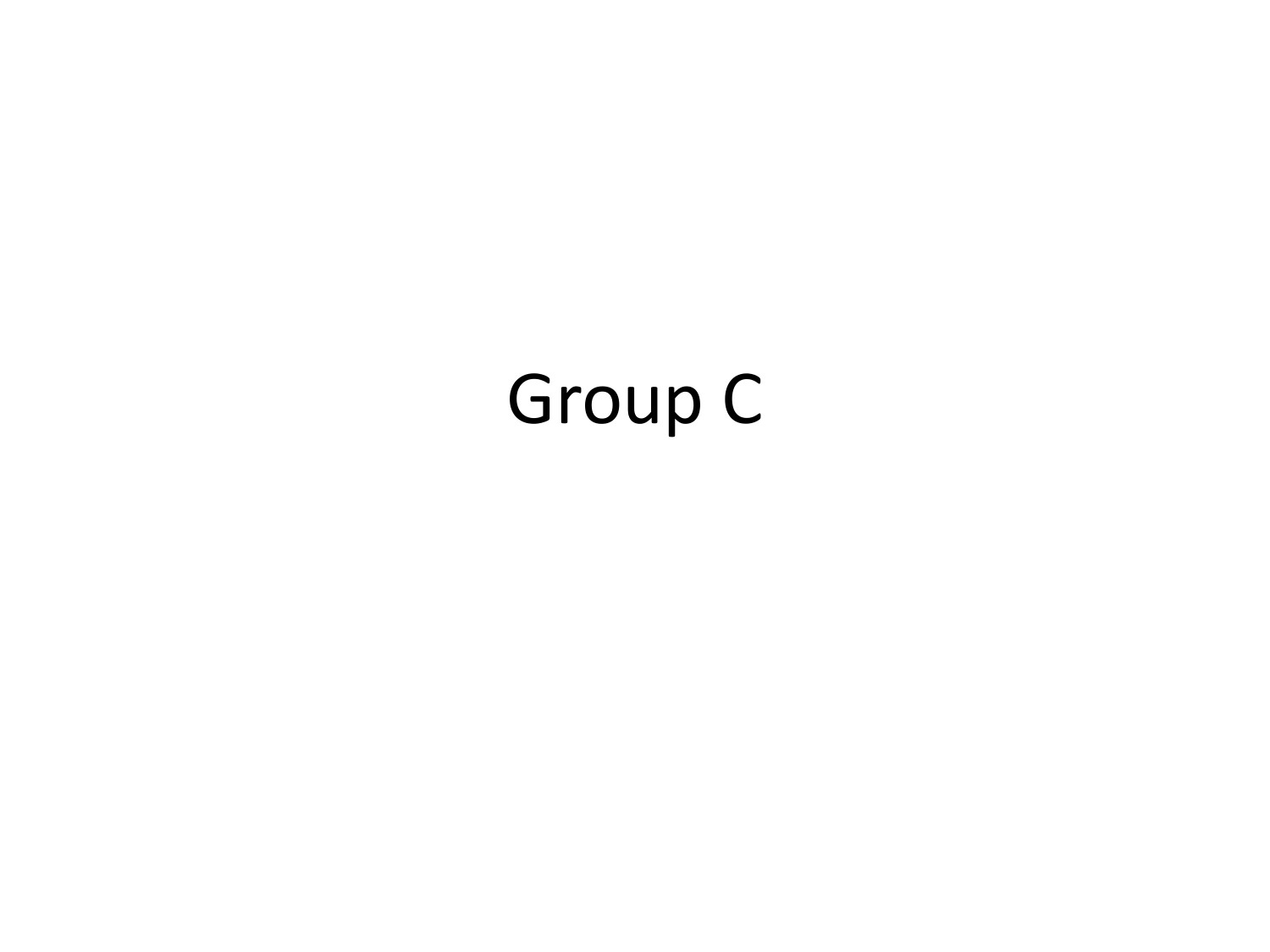## **Drought prepardness and mitigation**

- There is a need to estabish quality drought management system. It include administrative/legal measures and proper organizational structure. Reliable early warning system is important part of the system and requires reliable forecasts and availability of data.
- Improvement of irrigation systems, use pipe systems instead of open channels. Improvement of land use planning.
- Sustainable development of soil, water and air should be assured in national legislation and controlled within same institution.
- New practices for water collection in reservoires.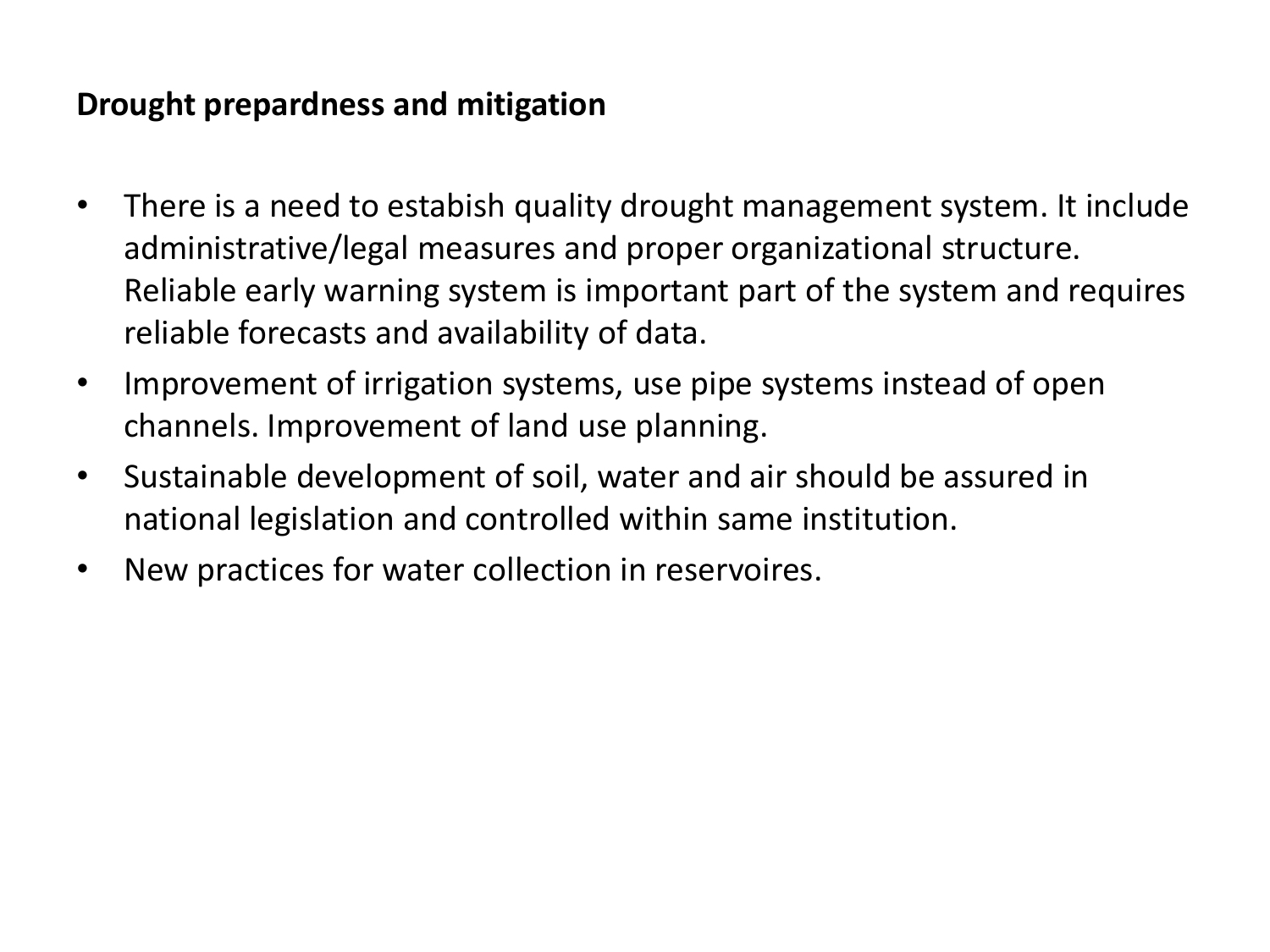## **Drought response and recovery measures**

- Supply of drinking water.
- Distribution of water in cisterns. Mainly in carstic regions groundwater level is deep and is difficult to dig wells to use ground water. This is mainly issue in rural areas, urban areas are less vulnerable, however there are experiences with reductions in some regions.
- Reduction of water use, water saving measures. Limit of types of use and daily shedule (night irrigation).
- Priority of water use. Fresh water has higher priority, agriculture follows
- Reduction of industrial water consuption.